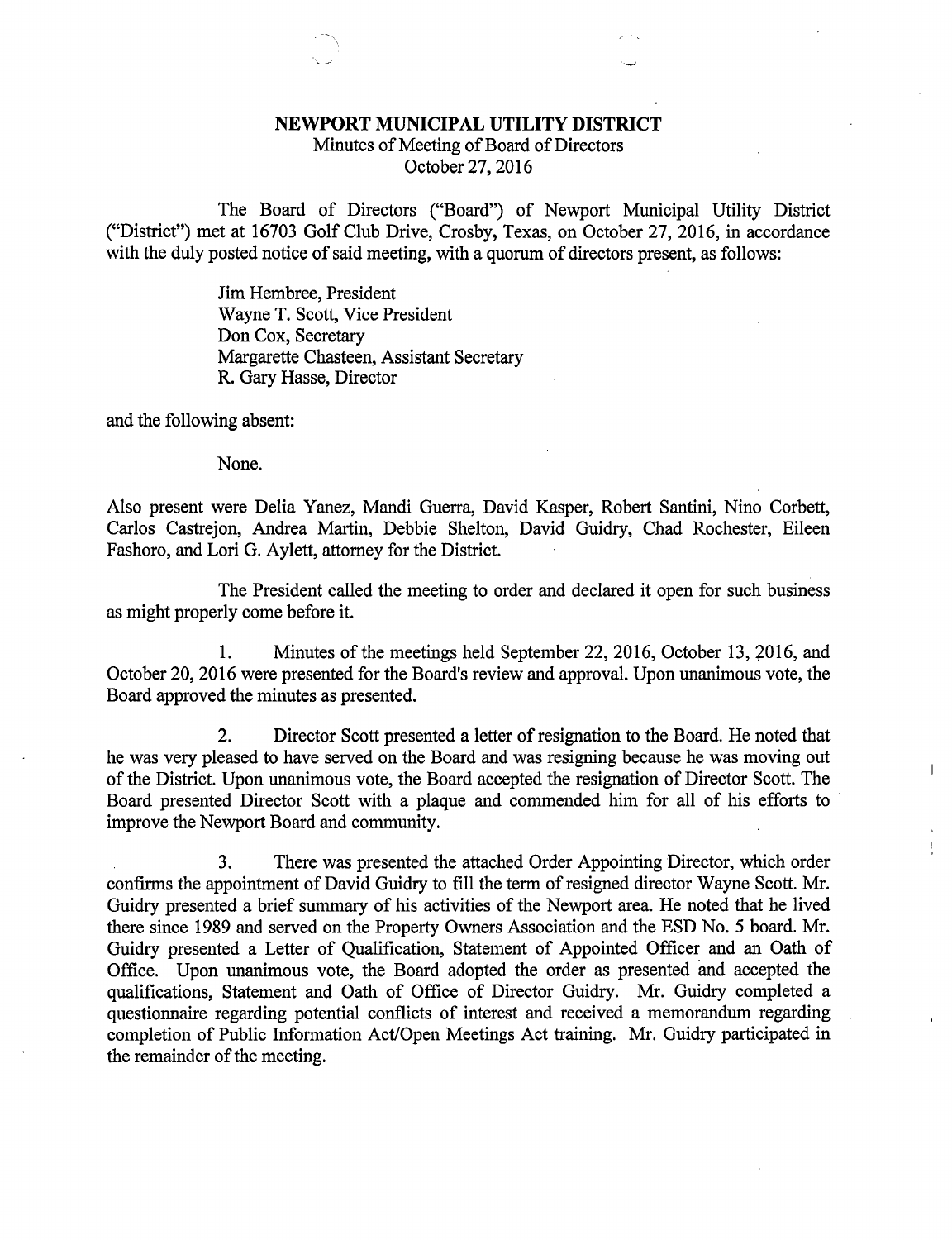4. Delia Yanez presented a tax assessor/collector's report. 2015 taxes were 98.47% collected. All prior years were over 99% collected. 13 checks were presented for the Board's review and approval. One check was voided due to a misprint. Upon unanimous vote, the Board approved the tax assessor/collector's report as presented and authorized payment of bills with the checks drawn on the tax fund.

5. Mandi Guerra presented a bookkeeper's report, a copy of which is attached. She noted that the District had surplus funds available from the most recent bond sale of approximately \$144,000. The Board noted that it would be appropriate to closeout the 2008 bond comparison as those proceeds had been spent. The attorney noted that the reports for the annexation deposits for the Newport Court, Ltd. tract and the International Union of Operating Engineers' tract should be revised. Engineering costs should be allocated evenly between the two deposits. The bookkeeper noted that she would make those revisions before the next Board meeting. The bookkeeper noted that Community Bank was the District's current depository, but they were difficult to work with in getting signature cards for the new director. The Board noted that they wanted to have Community Bank remain as the depository because they were a local bank. The attorney presented a \$5,000 check from Harris County MUD No. 525 for costs associated with the special meeting conducted to discuss the proposed agreement with them. Upon unanimous vote, the Board approved the bookkeeper's report as presented and authorized payment of bills with the checks listed thereon.

6. There were no customer service requests or inquiries for the Board's consideration.

7. Andrea Martin presented a billing and collections report. Total current payments were \$300,348.80, while total current billing was \$255,456.51. Deposits in-house were \$428,107.50. The 30-day arrears were \$63,397.12 at the end of September, and as' of today's meeting they were at \$23,326.94. There were 42 new connections in the District, of which 35 were owners and seven were renters. Of those new connections, eight were new homes, and 27 were pre-existing homes. 22 accounts were finaled, and there were 65 vacancies.

The operator next presented a report on behalf of Aggressive Waste. The garbage contractor issued two yellow tags for non-compliant household trash, and 11 yellow tags were issued for non-compliant heavy trash.

Upon unanimous vote, the Board approved the billing and collections report as presented.

8. The Board then acknowledged that the tax assessor/collector had published a Notice of Public Hearing in the Star Courier to consider the District's 2016 tax rate, showing a proposed rate of \$0.629 per \$100 assessed valuation. The hearing was declared open for public comment and question and, hearing none, the President closed the hearing.

9. There was presented the attached Order Adopting Appraisal Roll and Setting a Tax Rate and Levying a Debt Service and a Maintenance Tax for the Year 2016. Upon unanimous vote, the Board adopted the order as presented, which order levies a maintenance tax rate of \$0.329 per \$100 assessed valuation and a debt service tax rate of \$0.30 per \$100 assessed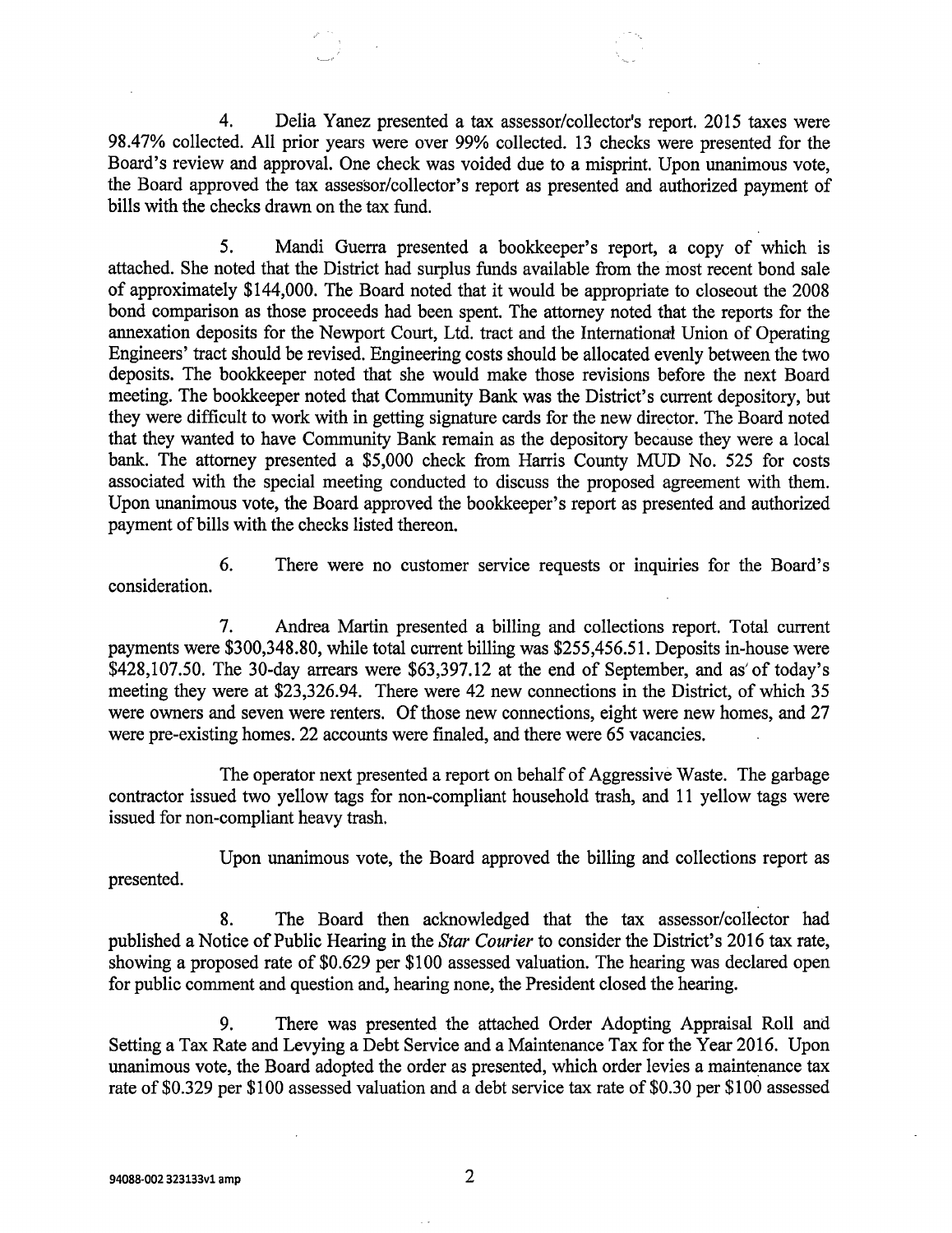valuation for a total combined tax levy of \$0.629 per \$100 assessed valuation for the 2016 tax year.

in di

There was then presented the attached Amendment to Statement of Directors Furnishing Information Required by Section 49.455(b), Texas Water Code, as Amended. The attorney noted that the Amendment to Statement of Directors is filed in the real property records of Harris County and informs property owners in the District that they are located in a water district and what the current tax rate is. Upon motion duly made, seconded and unanimously carried, the Board voted to adopt the amendment as presented, authorized its execution by all directors present, and authorized the attorney to file the document as required by law.

10. The Board briefly discussed the schedule for the November and December Board of Directors meetings. The meetings will be changed due to the holidays. The operations meeting will remain on November 10, 2016, but the general Board meeting will be November 17, 2016. The December operations meeting will remain on December 8, 2016, and the general Board meeting will be December 15, 2016.

11. The Board entertained various developers' reports. Carlos Castrejon presented a report on behalf of Lennar. In the Villas, all the townhomes are under construction. Lennar has sold 33 of the 44 townhomes. In Section 8, the developer expects to start home construction by the beginning of next year. In Section 12, utility work is ongoing. The contractor is beginning to cut streets and stabilize the subgrade. Director Cox expressed concern that the construction equipment may pose a hazard to traffic. The developer stated that they would make certain that the contractor placed appropriate signage in the construction areas.

Eileen Fashoro stated that she had nothing to report.

Nino Corbett stated that Newport Court subdivision is underway. Paving is in and lot grading is commencing. The sidewalk around the detention pond is being constructed. There may be a need to relocate the homeowners association sign and the developer will work with the NPOA.

Chad Rochester with Rochester Engineering addressed the Board. He stated that Rochester had advertised for bids and received six bids. The low bidder was Site Work Constructors. Their bid amount was \$672,769.50, but no one was familiar with this contractor. Mr. Rochester requested references and received only one reference, which was negative. Monarch was the second low bidder with a price of \$686,028.32. Chad Rochester recommended award of the contract to the second low bidder, as they had good references and had completed several utility contracts of this nature. The District engineer, David Kasper, concurred with Mr. Rochester's recommendation. The attorney confirmed that the Board is not required to award to the low bidder and may instead award to the bidder whose work results in the most economical completion of the District's project. Mr. Rochester confirmed that he had a Form 1295 from Monarch. Upon unanimous vote, the Board accepted the recommendation of the District engineer and the developer's engineer in awarding the contract to the second low bidder, Monarch. The Board found and determined that award of the contract to Monarch would result in the best and most economical completion of the District's project. Mr. Rochester hopes that homes will be started in February, 2017.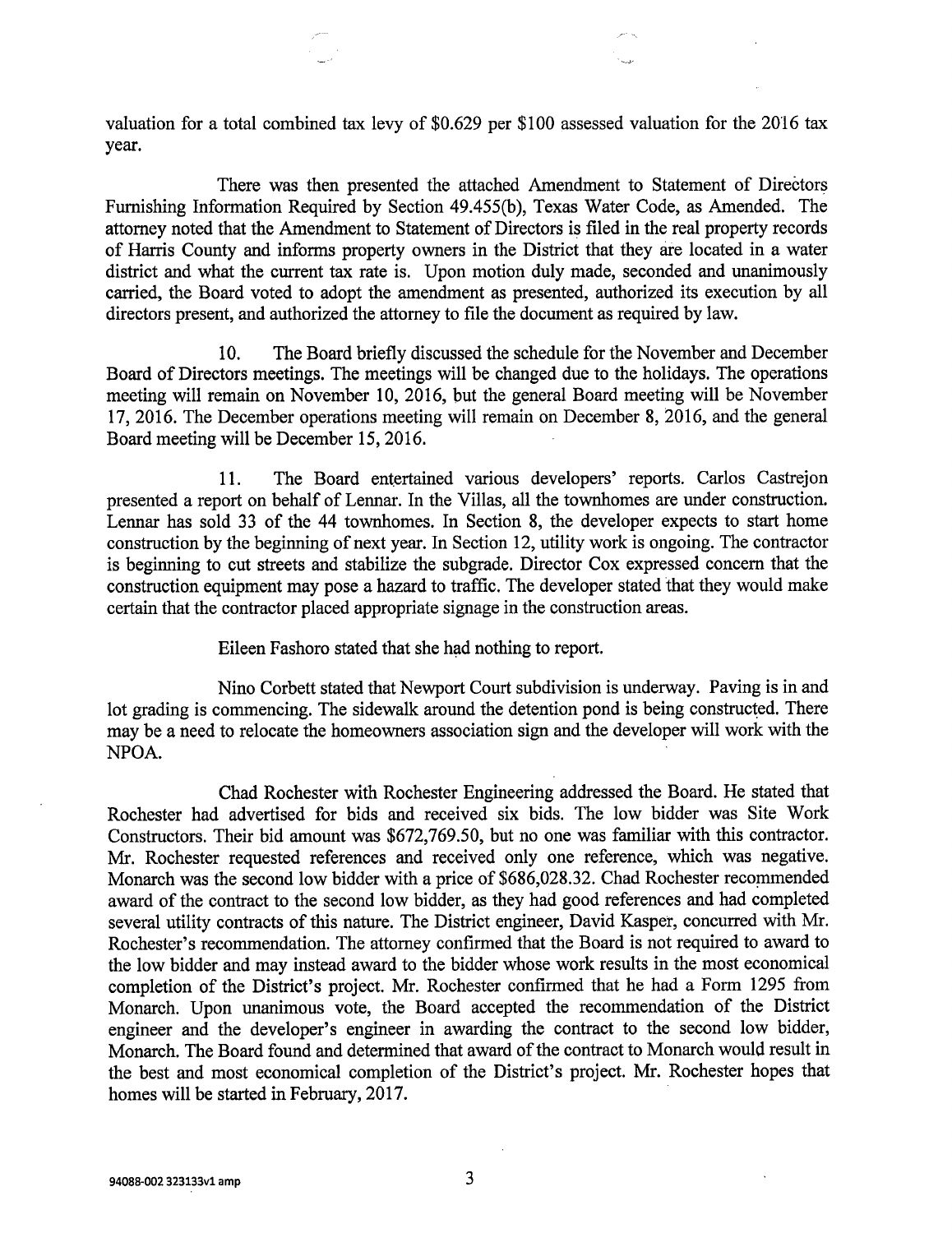12. The Board reviewed operations and engineering matters. The engineer noted that he had nothing to add to his report presented last week. The operator reported that MagnaFlow is cleaning the storm ceptors at the detention pond in preparation for permit renewal. The operator provided quotes for repairs at the Flying Bridge Lift Station totaling \$17,660. At Water Plant No. 1, the SCADA system needs to be programmed at a cost of \$24,900. The Board approved the quotes for the necessary work to be done. In the coming weeks, the operator will setup walk-throughs for the new directors.

13. The Board considered a request for annexation of 27.4-acre Preserve at Newport tract by Lennar Homes of Texas Land and Construction. Robert Santini stated that they had revised their original request for annexation of the larger 70 plus acres. Instead, the developer would like to annex a smaller portion of the project consisting of 27.4 acres. The acreage is adjacent to Newport. The cost estimate for utilities is in the range of \$1.6 million. The developer is ready to go with clearing immediately. The home values are estimated to be \$235,000 and above. There may be some homes with views of the golf course, which could have higher values.

The Board discussed the request in some detail. The Board noted that it had \$19,815,000 in remaining voted authority for water, sewer and drainage bonds. The District already has development agreements in place with other developers, and approximately \$4.8 million worth of utilities are under construction currently. In addition, the District has two major central plant projects to do in coming years, including an expansion of the sewer plant and surface water treatment plant. Director Guidry noted that it appeared to him as if the District needs to conduct another bond election in any event to obtain additional voted authority to complete existing developments. Nino Corbett addressed the Board and stated that he had developed Newport Court but cannot get developer financing for his larger acreage project, Newport Pointe, because pursuant to the District's reimbursement formulas, he cannot achieve close to 100% reimbursement. Mr. Corbett will have 68 lots developed in Newport Court and will need to begin designing lots in the new sections at 12 to 18 months. He believes he may have up to \$12 million in infrastructure costs in the Newport Pointe project. Mr. Corbett noted that the District needed to have a bond election, and the District may also want to consider using a defined area. Director Hembree asked representatives of Lennar and Newport Pointe to attend next month's meeting to discuss the matter further. Nino Corbett noted that he would first need to meet with the District's financial advisor.

The attorney presented information and a checklist on annexation procedures and procedures for designation of a defined area. The Board could considering making a designed area to include both Lennar's development and Newport Pointe's development. In the alternative, the Board could designate two separate areas. Those developers should meet to discuss the best approach for the District. In any event, the District would have to act quickly to be able to annex Lennar's tract and be prepared for an election in May, 2017 on a designated area.

After a full and complete discussion, upon unanimous vote, the Board agreed in principle to proceed with annexation of the Lennar tract, but the Board declined to enter into any reimbursement agreement with Lennar, as the District does not have sufficient voted authority.